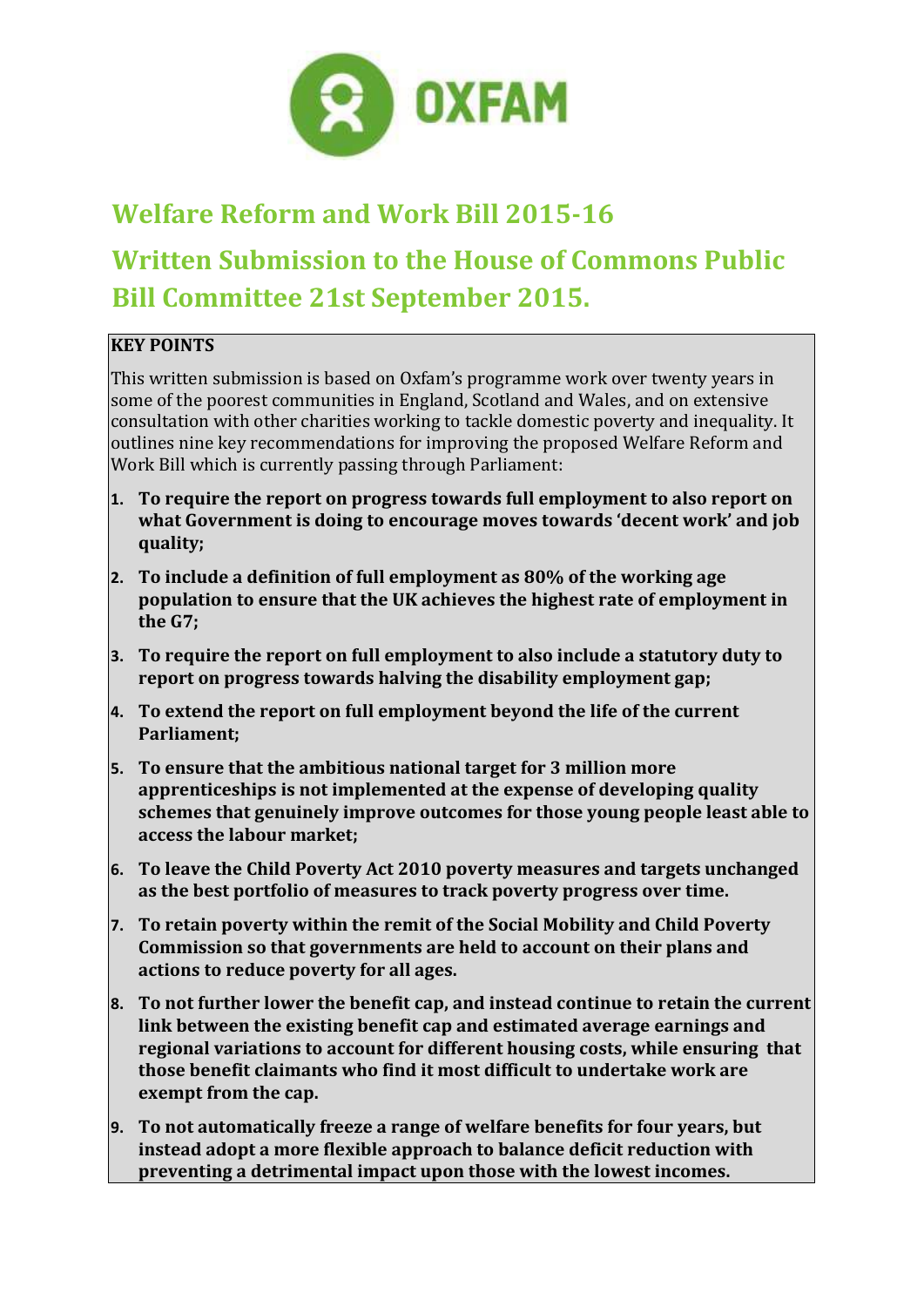## **1: INTRODUCTION**

- **1.1**Oxfam welcomes the opportunity to submit evidence to the House of Commons Public Bill Committee which is currently undertaking important detailed examination of the Welfare Reform and Work Bill. We offer our written evidence to all Committee Members to inform their consideration of the Bill. As directed, we have chosen to concentrate on the aspects of the Bill where we have most experience and knowledge of lived realities rather than try to offer a comprehensive analysis, and therefore focus on the clauses of the Bill specifically relating to:
	- **a) Clause 1: Full employment**
	- **b) Clause 2: Apprenticeships**
	- **c) Clauses 4-6: Reporting Obligations, Social Mobility Commission and Other Amendments to the Child Poverty Act 2010**
	- **d) Clauses 7 – 8: The Benefit Cap**
	- **e) Clauses 9 – 10: Benefit Freezes**
- **1.2**As guided, our submission is focused on suggesting amendments to the Bill with explanation; and makes clear where we support or oppose amendments tabled or proposed to the Bill by others. The required 3,000 word limit of the submission means that we have had to be succinct with our suggestions and **we therefore welcome further opportunity to explain our stated positions further to all Committee members.**

If you would like to arrange a meeting with one of our experts to discuss the key points made, please contact Sebastian Klier, Parliamentary and Advocacy Advisor, Tel: 020 7802 9995 / Mob:+44 (0) 7917 592455 /Email: sklier1@oxfam.org.uk

### **2: FULL EMPLOYMENT (Clause 1)**

**2.1 Decent Work:** Oxfam supports the Government's commitment to achieving full employment, and in particular the new requirement to report every year on the number of new jobs created. However, we also know from our UK programme work over many years that for a worrying number of people the labour market does not offer a reliable and long-lasting route out of poverty. For too many, the jobs available simply pay too little to afford a decent life. Increasing the number of jobs available can therefore only be considered part of the solution to providing people in poverty with an exit route. At the lower end of the job market, low pay, insufficient hours, poor job progression and insecure contracts mean that paid work can still trap people in in-work poverty.<sup>i</sup> Women in particular are estimated to make up 64% of low paid workers,<sup>ii</sup> while disabled people are also much more likely to be unemployed or in low paid work (even with the same qualifications) as their non-disabled counterparts.<sup>iii</sup> Oxfam therefore believes we need to look beyond the amount of work available to instead also address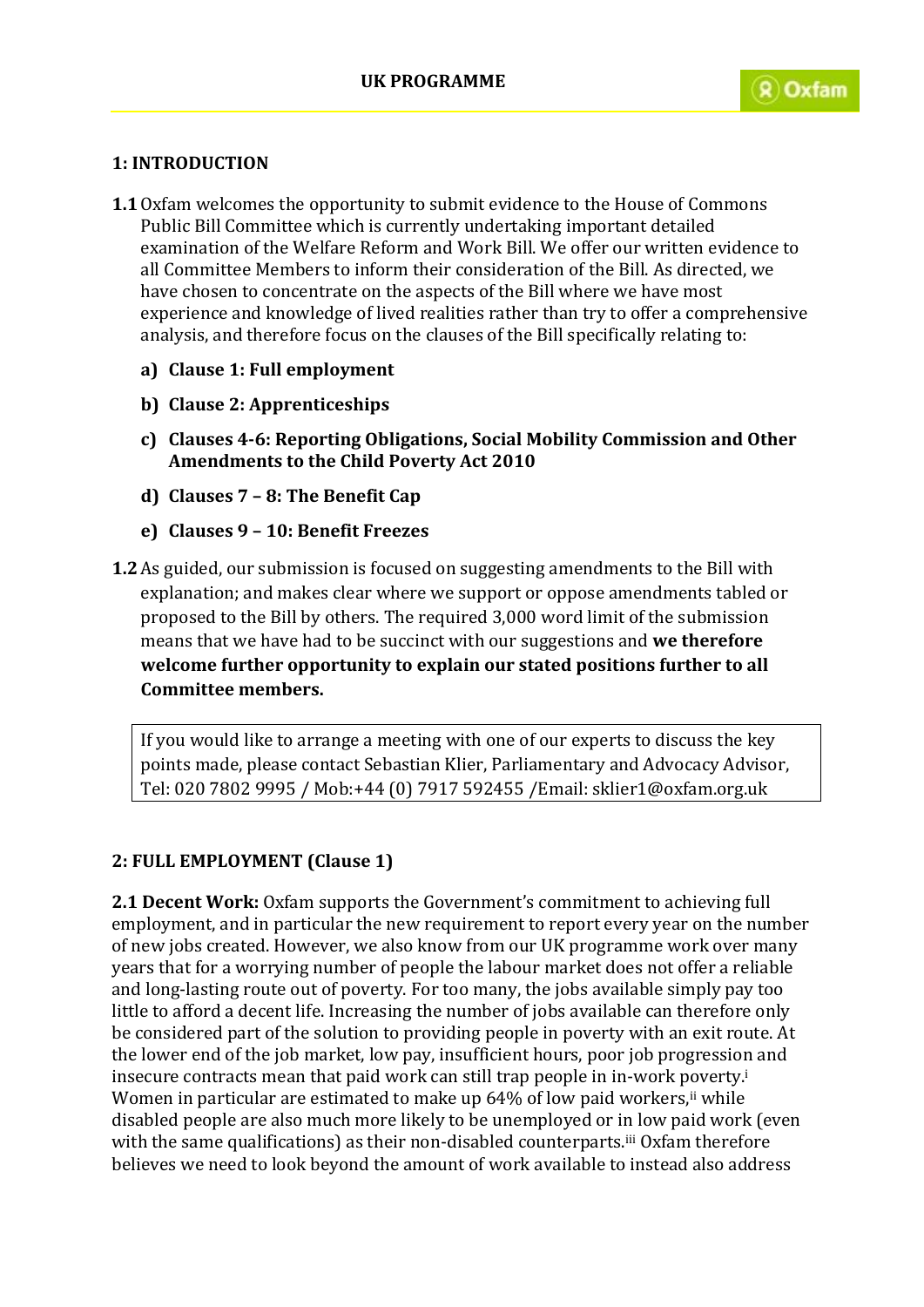significant questions of its quality and type. We refer to this as the need for 'decent work'. This reflects a growing consensus that job quality increasingly matters, and does not trade off the myth of job creation versus job quality. As one of our academic research partners summarises the benefits of this renewed focus: "*Good job quality makes countries more competitive, companies more productive and workers and their families better off."* iv

**2.2 Defining Decent Work:** As much research has shown, job quality is a broad and multidimensional concept such that a consistent, unifying definition of job quality currently remains elusive.<sup>v</sup> As a minimum, decent work incorporates at least the intrinsic nature of work, the contractual arrangements within which work takes place and other aspects of work relations.<sup>vi</sup> However, a recent literature review commissioned by Oxfam of the various conceptual frameworks and indices of job quality available, leads us to propose that Oxfam best understands 'decent work' to revolve around five core dimensions. These are outlined in the following model: pay, intrinsic characteristics of work, terms of employment, health and safety, and work-life balance.vii



**2.3 Further aspects of Decent Work**: A possible list of aspects that could relate to these five dimensions of decent work is set out in *Appendix One*. This is proposed as a good starting point from which the Government could develop an operationalisable model of job quality applicable to the UK that allows for annual measurement and mapping. We suggest that as part of the Secretary of State's full employment reporting requirement on full employment progress, that a definition of job quality should therefore also be included. Such a definition of job quality must draw upon multidisciplinary and multi-dimensional research approaches and convene a public consultation, including representation from the country's policy-makers and practitioners (including trade unions), to develop a robust model of job quality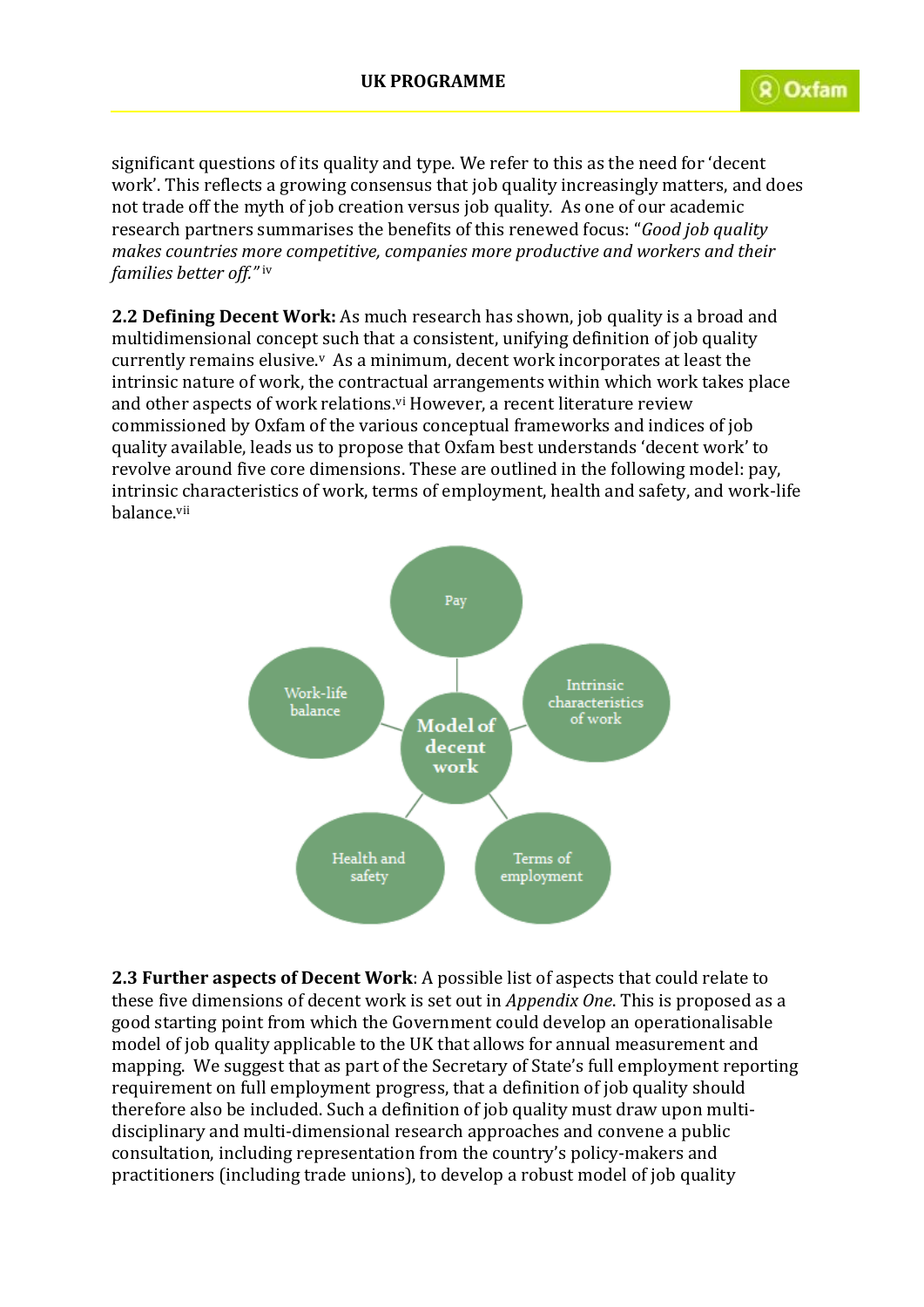applicable to the UK. Such a measure must be capable of assessing and mapping the quality of new jobs created in the UK, identifying 'hot spots' and 'cold spots' of good and bad job quality by occupation, industry, sector and region, and also include analysis by sex, race, disability and age of who is accessing which jobs. It must also monitor the quality of new jobs in the UK over time and enable trends, key points and interventions and developments to be identified to improve job quality. This proposal mirrors research on decent work that Oxfam Scotland are currently undertaking as part of the Scottish's Government's Economy, Energy and Tourism Committee Inquiry into Work, Wages and Wellbeing.viii We would be happy to share our research findings with Committee members, which will be available by March 2016.

**2.4 Oxfam therefore supports Amendments 106 and NC11which require the report on progress towards full employment to also report on what Government is doing to encourage moves towards 'decent work' and the numbers of new jobs created that comply with a definition of 'quality jobs' as determined by a public consultation.**

**2.5 Defining Full Employment:** The Bill currently does not provide a definition for full employment and this needs to be rectified if it is going to be a meaningful statutory reporting obligation. While there are a number of definitions for full employment that could be deployed, Oxfam favours the 2007 DWP ambitious target of 80% to ensure that the UK achieves the highest rate of employment in the G7.

**2.6 Oxfam therefore supports amendment 80 to specify that the purpose of reporting on progress toward full employment, full employment is defined as 80% of the working population.**

**2.6 Disabled people and employment:** Oxfam welcomes the Government's intention to half the disability employment gap. Breaking down structural barriers that block disabled people seeking and maintaining employment, where they are able to work, would be a significant step in remedying the disproportionate risk of poverty that too many disabled people are subject to. Oxfam supports our colleagues in the Disability Benefits Consortium in their suggested amendment to also report on progress towards full employment for disabled people.

**2.7 Oxfam therefore supports Amendment 2 that require the report on progress towards full employment to also report on progress towards the Government's stated aim to halve the disability employment gap.**

**2.8 Maintaining the full employment reporting obligation:** Oxfam also believes that given the importance of the Government's stated ambition to create 2 million additional new jobs in pursuit of full employment, that the reporting requirement on progress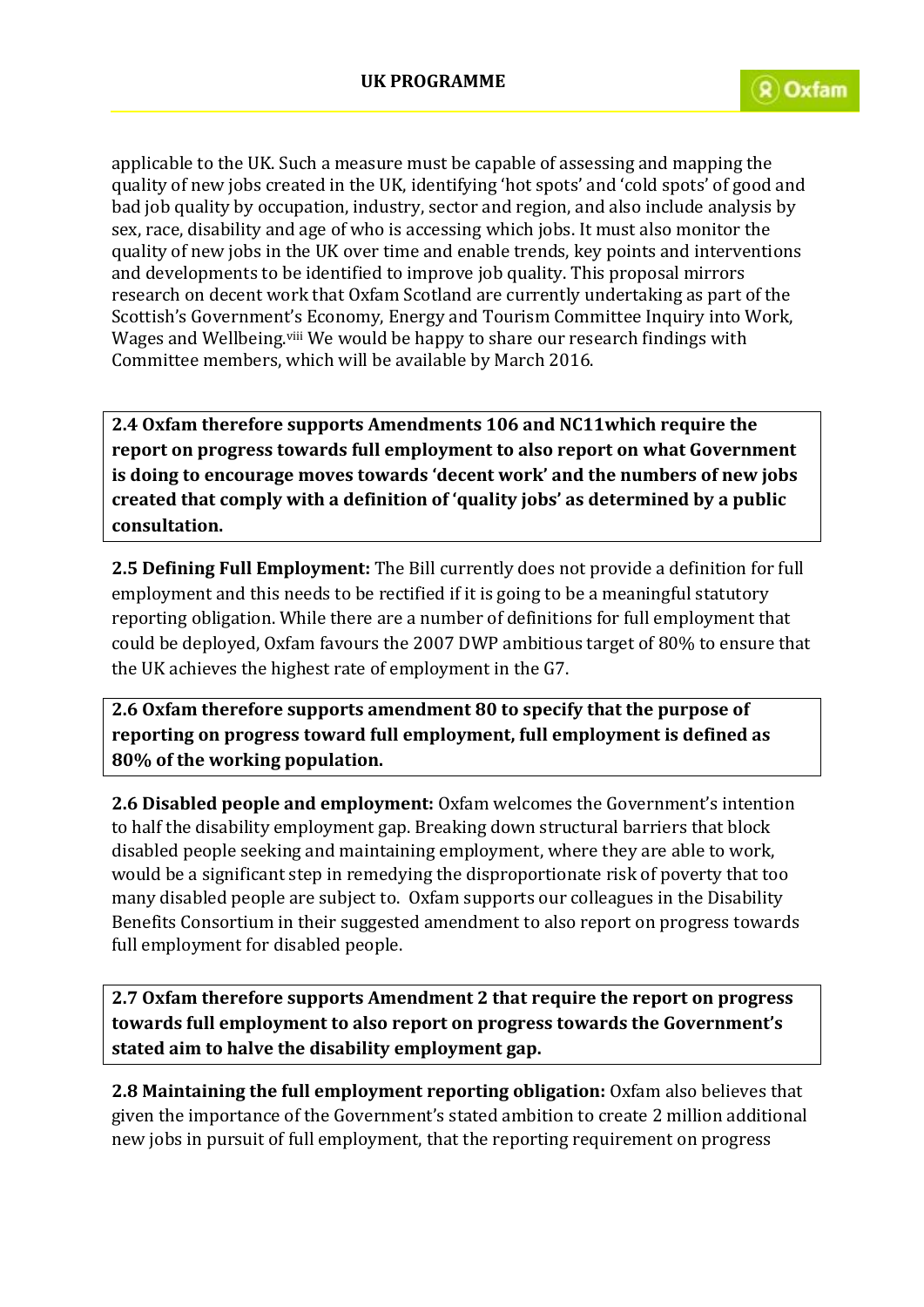towards full employment should be extended beyond the timeframe of the current Parliament, so that this important aspiration is not simply a party political concern.

**2.9 Oxfam therefore supports Amendment 24 that would remove the provision that repeals the full employment reporting obligation at the end of the current Parliament.**

## **3: APPRENTICESHIPS (Clause 2)**

**3.1 The need for Apprenticeships to be of quality and targeted to those who most need them:** Consistent with Oxfam's key concern to create new 'decent jobs', where the quality and quantity of jobs are both pursued concurrently, similarly, although we welcome the Government's stated intention to set a target of creating three million new apprenticeships for young people, we also want to ensure that these opportunities are made available to those who most need them, and are of good quality to enable progression in the labour market. We are disappointed for example, that the growth in apprenticeships to date has largely benefitted over 25 year olds.ix Recent research into economic inequality in the UK $x$ , showed that since the economic crisis, young people in their twenties have lost out most across a wide range of outcomes, despite gaining higher qualifications than previous generations. Full-time employment of those aged 20-24 fell by 10 percentage points for men and 8 points for women between 2006-08 and 2013, while after allowing for housing costs, typical incomes for those in their twenties in 2012/13 were 18 per cent lower than five years before. Oxfam therefore welcomes the Government's focus on extending apprenticeships, but growth in apprenticeships has to be as much about quality as quantity. The Government's ambitious national target must not be implemented at the expense of developing quality schemes that genuinely improve outcomes for those groups least able to access the labour market. In particular, the targeting of future apprenticeships amongst 18-21 year olds who will be subject to the Youth Obligation and to restricted entitlement to housing support costs would, in Oxfam's opinion, be key for successful roll out of the planned growth of apprenticeships.

**3.2 Oxfam therefore supports Amendment 3 that specifies additional information that must be included in the Secretary of State's report on progress towards meeting the apprenticeship target so that quality of apprenticeships is monitored.**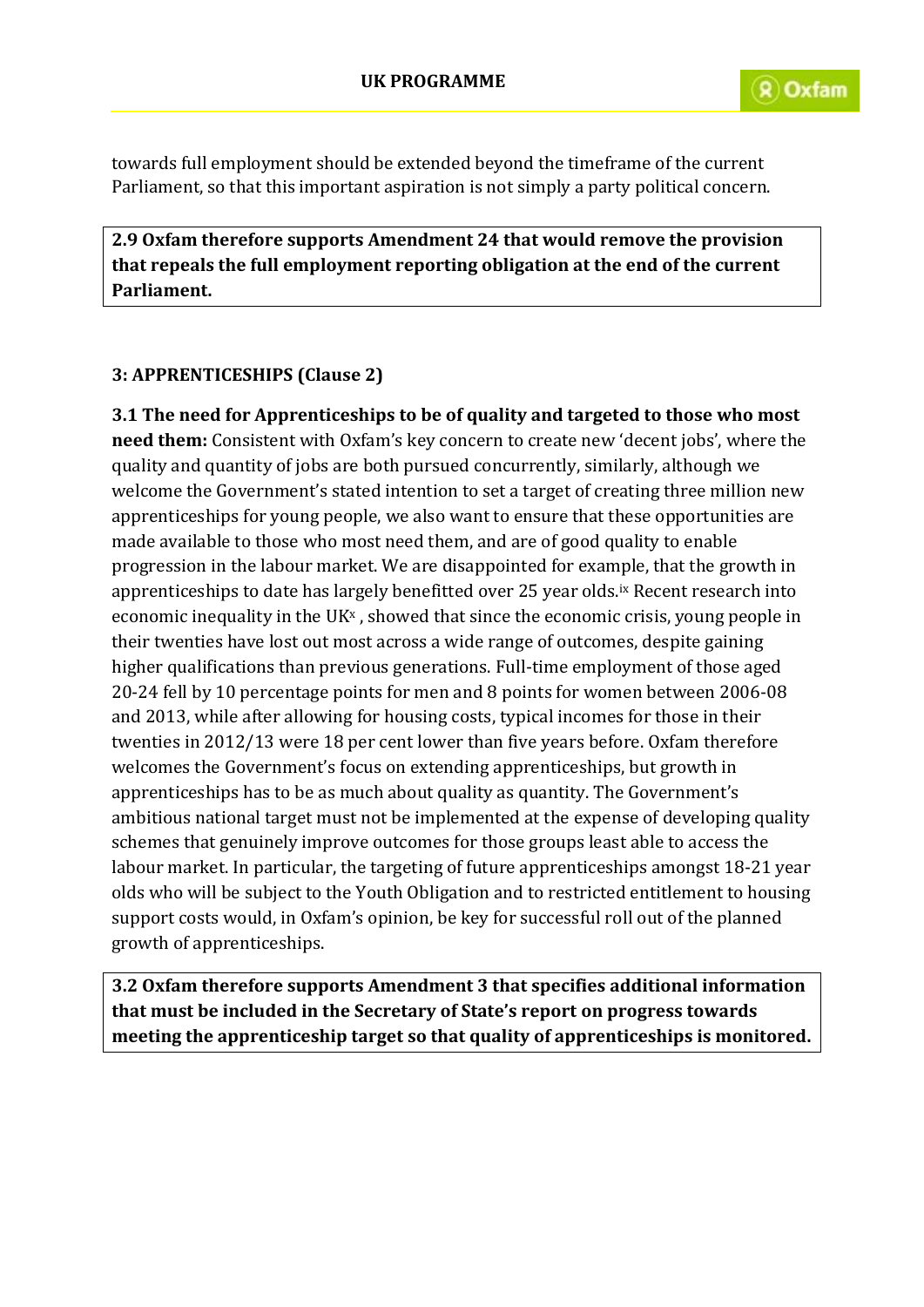## **4: POVERTY MEASUREMENTS AND REPEAL OF THE CHILD POVERTY ACT 2010 (Clauses 4-6)**

**4.1 Repealing the Child Poverty Act 2010:** Oxfam is deeply concerned that the Welfare Reform and Work Bill proposes to abandon the indicators and targets in the Child Poverty Act (passed with cross-party support in 2010) and replace them with a set of broader measures of life chances, including a statutory duty to report on measures of worklessness and GCSE attainment. Although the Government insists that their intention in doing this is to tackle the causes of child poverty rather than the symptoms, Oxfam believes we stand to lose out considerably from repealing the majority of the Child Poverty Act<sup>xi</sup> and that doing this would therefore be a significant regression in attempts to make Britain a fairer society. We simply do not accept that the Government's first step towards implementing its manifesto pledge to 'work to eliminate child poverty'xii will be the repeal of the Child Poverty Act 2010. Oxfam believes that this represents a failure to protect the 4.1 million most disadvantaged and vulnerable children and families in the UK living in absolute poverty (after housing costs).xiii

**4.2 Inadequacies of the proposed new poverty measures:** Oxfam believes that the measures in the Bill do not provide an adequate foundation for a new, comprehensive way of addressing UK poverty. The proposed new measures focus on levels of work within a family and improvements in education attainment which while welcome as *additions* to existing measures, cannot on their own, produce the data we need to track meaningful changes to poverty rates, and mean that it will be hard to hold the Government to account on its future record. Worklessness – one of the new proposed indicators – while important, is not sufficient, as over half of children living in income poverty in the UK today have at least one parent in work.xiv Evidencexy shows that poverty is inescapably connected to the amount of money in families' pockets - income fundamentally matters to children's chances and outcomes - and therefore jettisoning income measures of poverty simply does not make sense if the Government is really committed to improving opportunity for all.

**4.3 Retaining the concept of Relative Income Poverty**: Oxfam acknowledges that poverty is a complex reality and we recognise that there is no one perfect measure to capture it all. We know that the relative income poverty measurement has its weaknesses, as every measure does (it can for example, give a misleading picture when there is a sharp fall in median income). While Oxfam do not claim that the relative income poverty measure – defined as 60 per cent of median income – is a perfect measure on its own (as we argued in our consultation response in 2013xvi), we would argue that nonetheless it needs to be retained along with the other three child poverty targets in the 2010 Act, because income remains a *critical* factor driving child outcomes. We know from our UK programme work over two decades that children from low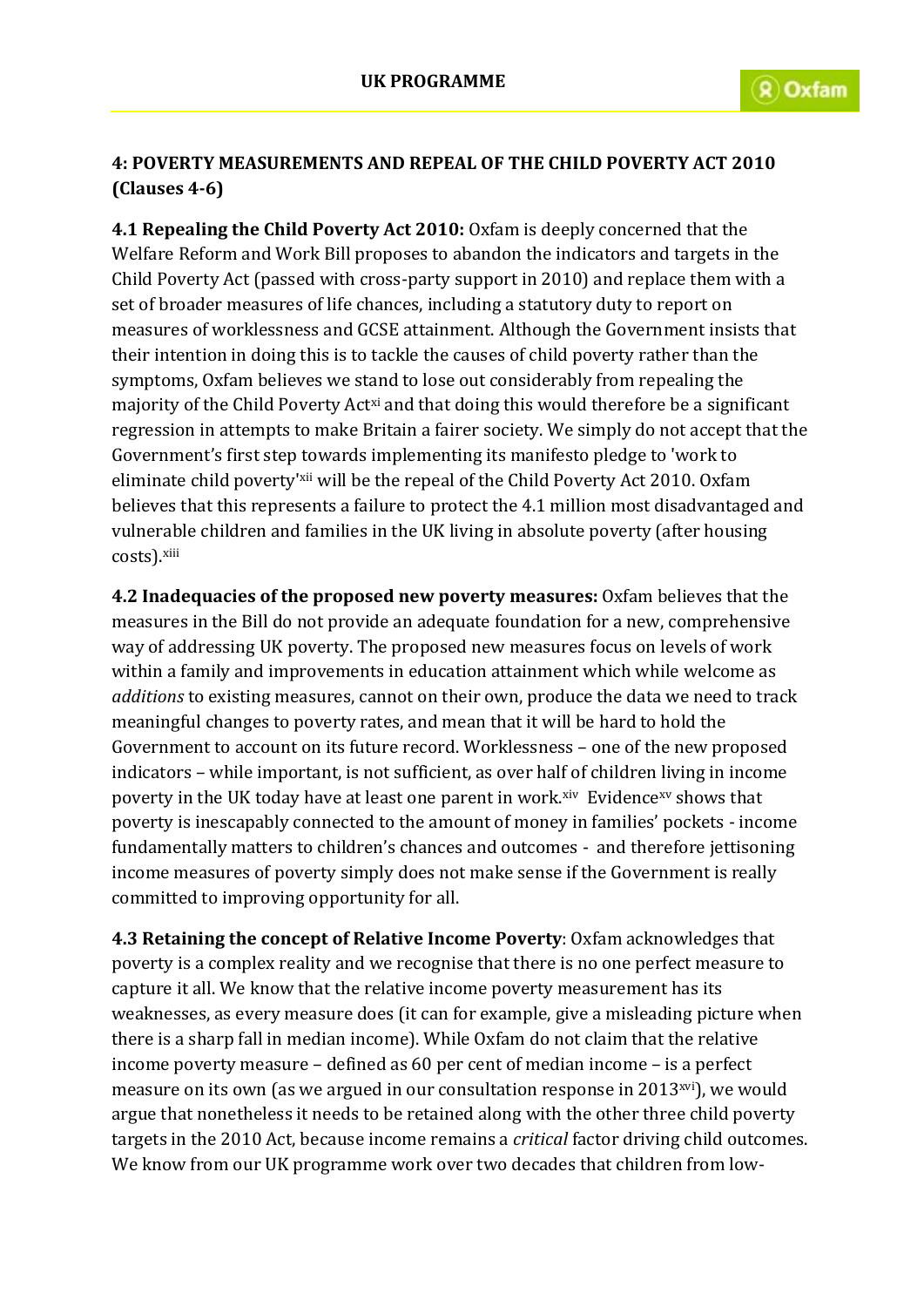income households do worse in part precisely because they have lower incomes. And it is generally accepted that a relative measurement of poverty is important as it allows us to make comparisons between being poor and excluded from participating in things that people 'in the middle' of society enjoy. This was wholeheartedly recognised by the Conservative Party in 2006 and it therefore seems inconsistent to do a u-turn on the concept of relative income poverty now. Abandoning this measure would also entail losing out on tracking how we compare with equivalent countries and across time. Combining the 60% median income based measures of poverty with additional income or other multidimensional measures of poverty, is generally acknowledged to be the best way to describe and track poverty over time. Such a combined approach to poverty measures already exists within the Child Poverty Act 2010, so that it includes not just one measure but fourxvii The existing portfolio of poverty measures therefore helps prevent politics being played with poor children's lives and gives us a fuller picture of poverty in its many manifestations. Removing poverty from the remit of the Social Mobility and Child Poverty Commission is likewise a backwards step. Oxfam rather wants to see a Poverty Commission whose remit would be to hold governments to account on their plans and actions to reduce poverty for all ages.

**4.4 Oxfam therefore supports the following amendments - Amendment 9, 10, 77, 81– which propose leaving the child poverty targets and measures unchanged, and/or further requires the Secretary of State to include data on children living in low income working households in their planned report on the life chances of children. Furthermore, we support Amendments 7 and 8 to leave the name and remit of the "Social Mobility and Child Poverty Commission" unchanged.**

## **5: THE BENEFIT CAP (Clauses 7-8)**

**5.1 Oxfam's Concerns around lowering the benefit cap:** Oxfam has concerns about the significant proposed lowering of the benefits cap from £26,000 per year (£18,200 for single people) to £23,000 in Greater London (£15,410 for single people) and £20,000 (£13,400 for single people) in the rest of the country, to be phased in from April 2016. While we recognise the Government's rationale to deliver strong work incentives, the evidence to date of applying the 2012 benefits cap, is at best, we believe, ambiguous in supporting this policy intention and moreover, radically undermines the link between a household's assessed need and its entitlement to benefit. Other independent research findings,<sup>xviii</sup> dispute the Government's own largely positive evaluation of the impact of benefit cap in its first year, xix suggesting for example, that "*the large majority of affected claimants responded neither by moving into work nor by moving house. For this majority, it remains an open question as to how they adjusted to*  what were, in many cases, very large reductions in their income."xx Oxfam knows from its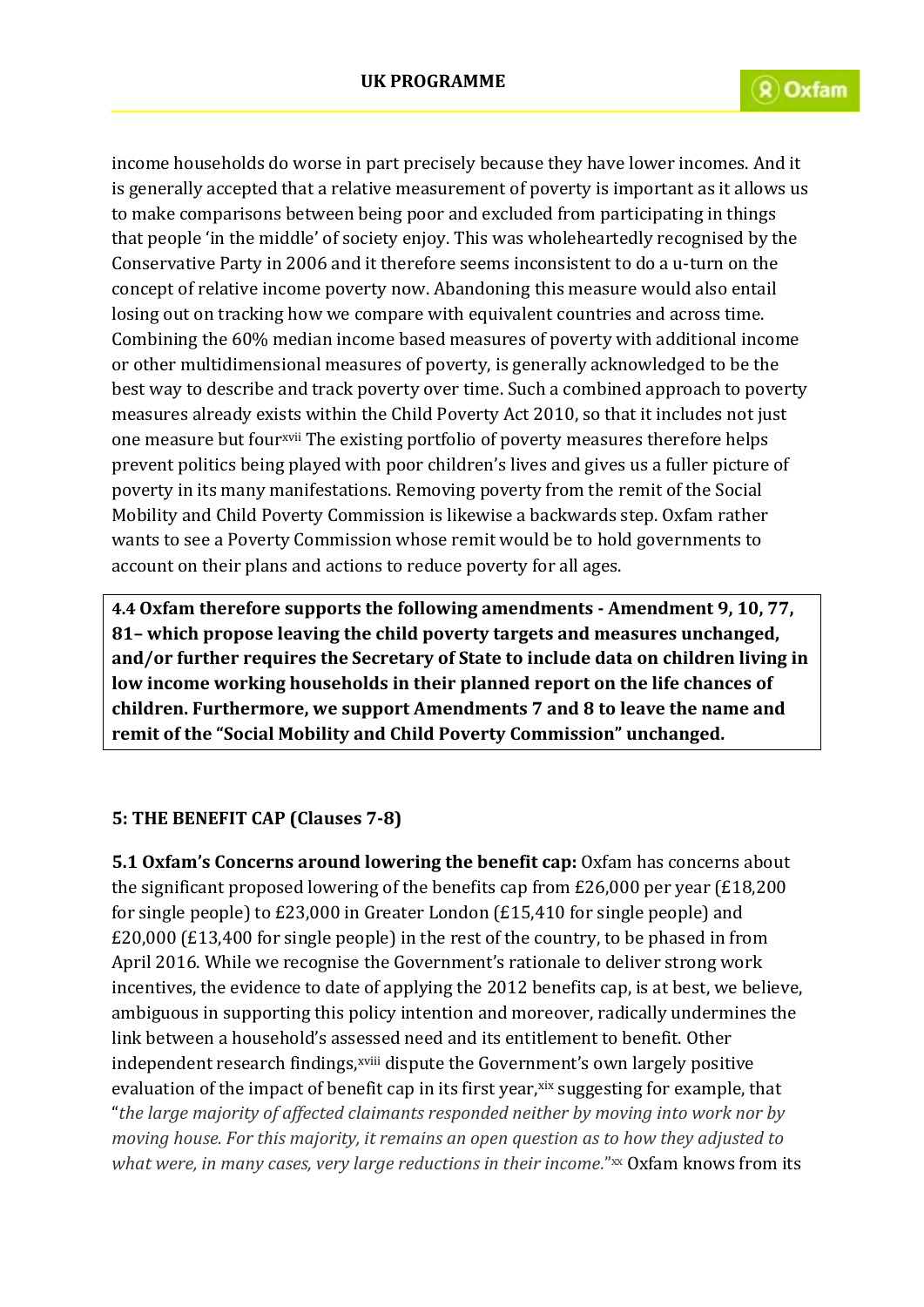programme work on the ground, the persistent barriers to finding work that many benefit claimants in our poorest communities continue to face– these include ill health or disability, caring responsibilities for family members, high childcare costs, poor skill levels, low confidence, inconsistent work histories, lack of suitable jobs and unaffordable transport costs. Capping benefit levels in the face of such barriers often only serves to intensify the pressures that many vulnerable people already face in their attempts to enter the labour market. Housing associations have also warned that early modelling of the lowered £23,000 cap, will impact negatively on affordability of housing in all areas of the country, and a lower cap outside London takes no account of important regional variations in rents outside London.xxi So, from Oxfam's perspective, the Bill's new proposals to reduce the cap thresholds further, which entail breaking the current link between cap thresholds and average earnings, and to review the cap level only at least once in each Parliament (rather than annually) are particularly worrying.

### **5.2 Oxfam therefore supports**:

- **Amendment 11** that proposes that the benefit cap does not apply to benefit claimants who will find it most difficult to enter work – namely exemptions for primary carers responsible for the care of a child under two years of age; those in receipt of Carers Allowance (even if they do not live with the person they care for who receives Disability Living Allowance or Personal Independence Payment) and those in temporary accommodation fleeing domestic violence.
- Furthermore we also support **Amendment 12** which would require the  $\bullet$ Secretary of State to review the level of the benefit cap every year to determine whether it is appropriate to change the level of the cap and must review any lowering of the benefit cap after twelve months – **Amendment NC1.**
- This benefit cap review should also take into account any reports made by the  $\bullet$ Children's Commissioners for England, Scotland and Wales on the impact of the benefit cap on the wellbeing of children in particular – we therefore support **Amendment 105.**
- In addition the Government should keep the benefit cap levels in London and outside London at the same rate as today so as not to risk increasing poverty levels further – we therefore support **Amendments 26 and 27.**
- Finally, we would also advocate for retaining the current link between the benefit cap and estimated average earnings and regional differences to adjust for stark differences in the cost of housing, and require the Secretary of State to take into account an annual report by the Social Security Advisory Committee on any level of the benefit cap when undertaking his review of the benefit cap, We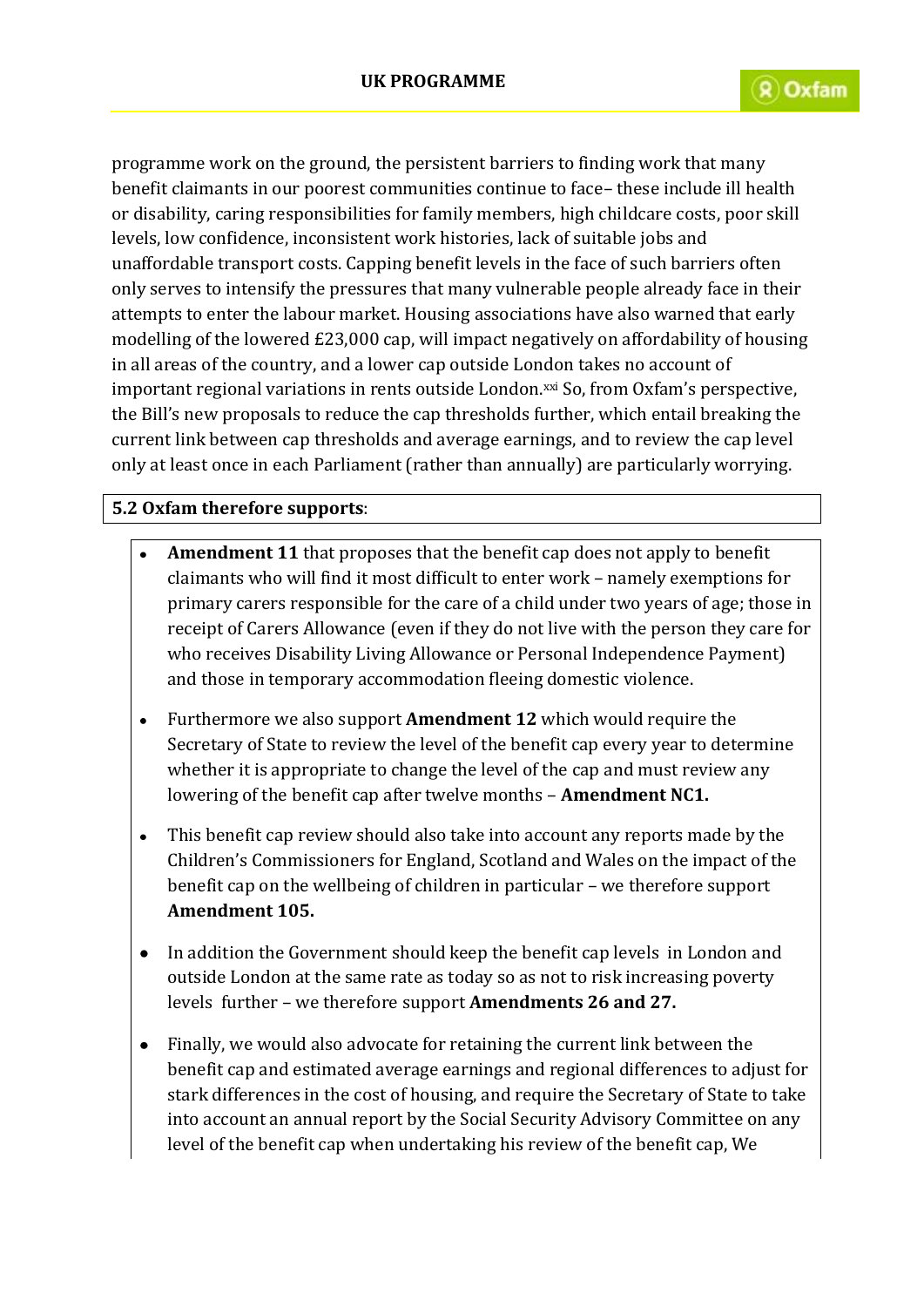therefore support these Amendments as expressed in **Amendments 71, 73 and 13.** 

## **6: BENEFIT FREEZES (Clauses 9-10)**

**6.1** We remain deeply concerned that the Bill's proposal to freeze benefits for four years at their April 2016 value is likely to increase domestic poverty and inequality. Oxfam is currently conducting our own economic modelling on the likely future impact of the Summer Budget announcements on overall future poverty and inequality levels in the UK. We will be making this evidence available to Committee members in early October 2015. In the meantime, we suggest that the Government adopts a more flexible approach to balance necessary deficit reduction with a firm commitment to preventing a detrimental impact upon those with the lowest incomes, especially working households who are reliant on state support to top-up their incomes, Reserving the option to uprate benefits in future depending on conditions at the time would enable the Government to protect growth and link this to a concern to improve living standards for those on the lowest incomes, especially as we wait for the National Living Wage to take effect.

**6.2 Oxfam therefore supports Amendment 15 which would annually review the proposed freeze, so that the rate of inflation and the national economic situation at that point in time could inform decision making, and ensure that households on the lowest incomes aren't excluded from the benefits of economic growth and stability.**

#### **About Oxfam GB**

**Oxfam GB** is a global aid and development charity with 70 years of experience, working and campaigning with partners in over 90 countries worldwide, to build a future free from the injustice of poverty. Oxfam GB is part of an international confederation of 17 organisations networked together as part of a global movement for change. In all Oxfam's actions, the ultimate goal is to enable people to exercise their rights and manage their own lives through long-term development work, emergency response, and campaigning. We believe that when people have sufficient resources and power, they can achieve this without support.

Since 1995, Oxfam GB has run a UK Programme to address the causes of poverty at home. Oxfam GB has a vision of everyone in the UK having enough to live on, and of all men, women and children being treated with respect and dignity no matter how much money they have. We believe it is unacceptable that over 13 million people in the UK do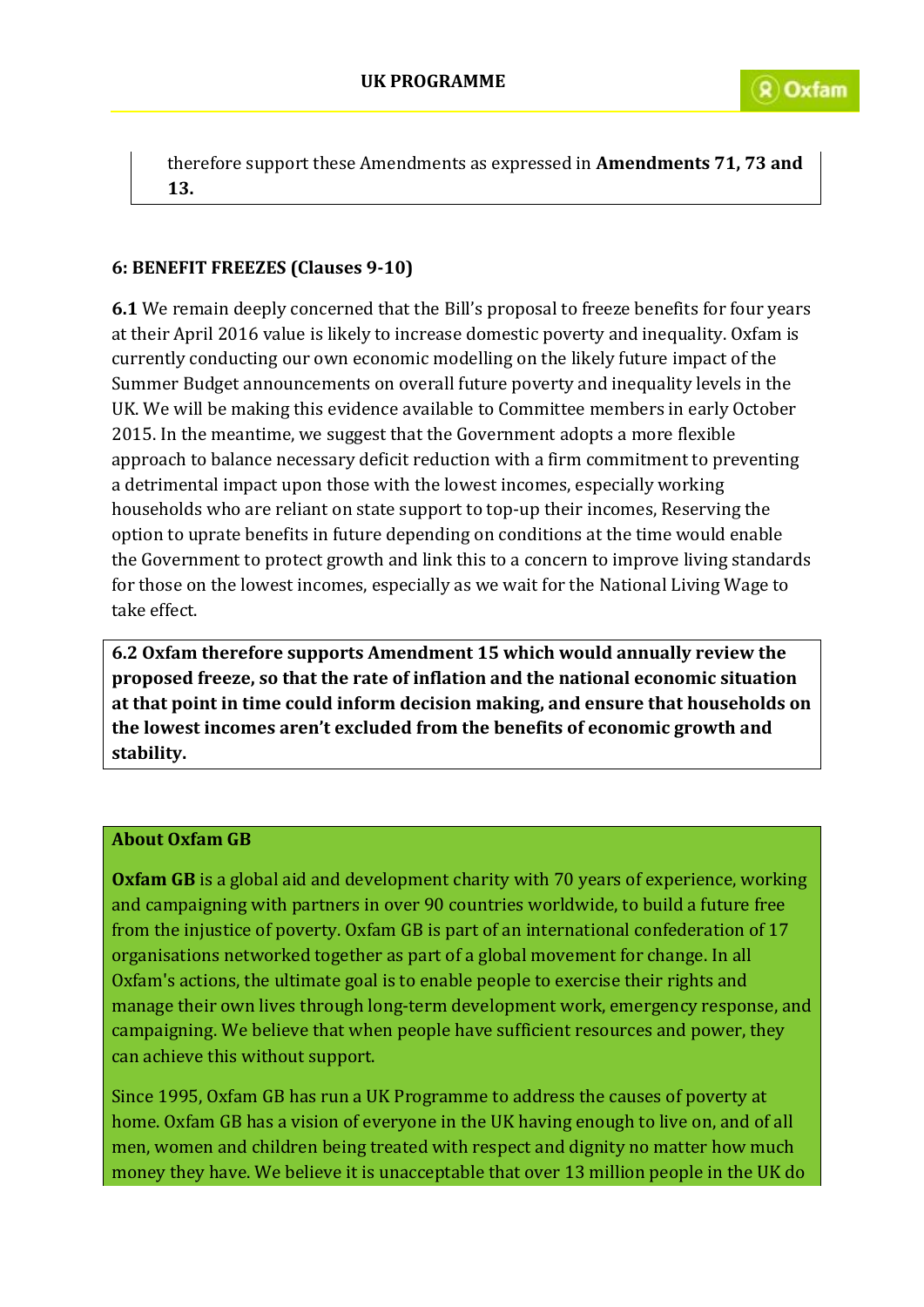not have enough to live on, and most do not have the power to speak out about what this feels like and why it is wrong. We therefore work with others to achieve a fairer and more equal country, in which everyone in the UK can live lives free from poverty and shame. We use our programme experience to influence policy, practice and public debate.

#### **FOR FURTHER INFORMATION**

**Contact: Dr Philomena Cullen, Senior Policy Advisor (UK Poverty) Address: Oxfam GB, 11 Belgrave Road, London SW1V 1RB Email: [pcullen@oxfam.org.uk](mailto:pcullen@oxfam.org.uk)**

**Telephone: 020 7592 7803 Mobile: 07941 655 553**

Oxfam is a registered charity in England and Wales (no 202918) and Scotland (SC039042). Oxfam GB is a member of the international confederation [Oxfam.](http://www.oxfam.org/)

#### **REFERENCES**

1

ii CIPD (2014) Pay progression, understanding the barriers for the lowest paid, [http://www.cipd.co.uk/binaries/pay-progression\\_2014-understanding-the-barriers-for-the-lowest](http://www.cipd.co.uk/binaries/pay-progression_2014-understanding-the-barriers-for-the-lowest-paid.pdf)[paid.pdf](http://www.cipd.co.uk/binaries/pay-progression_2014-understanding-the-barriers-for-the-lowest-paid.pdf)

iii JRF (July 2015) Welfare Reform and Work Bill: Second Reading[, http://www.jrf.org.uk/publications/jrf](http://www.jrf.org.uk/publications/jrf-welfare-reform-and-work-bill-second-reading)[welfare-reform-and-work-bill-second-reading](http://www.jrf.org.uk/publications/jrf-welfare-reform-and-work-bill-second-reading)

iv Professor Chris Warhurst (August 2015) Submission to the Scottish Government EETC Inquiry, [http://www.scottish.parliament.uk/S4\\_EconomyEnergyandTourismCommittee/Inquiries/ProfChrisWar](http://www.scottish.parliament.uk/S4_EconomyEnergyandTourismCommittee/Inquiries/ProfChrisWarhurst.pdf) [hurst.pdf](http://www.scottish.parliament.uk/S4_EconomyEnergyandTourismCommittee/Inquiries/ProfChrisWarhurst.pdf)

<sup>v</sup> See for example, Antón, Fernández-Macías and Muñoz de Bustillo (2012) 'Identifying Bad Jobs across Europe*'* in Warhurst, C., Carre, F., Findlay, F. and Tilly, C. (eds.) (2012) *Are Bad Jobs Inevitable? Trends, determinants and responses to job quality in the twenty-first century*, (London: Palgrave). vi Professor Patricia Findlay (August 2015) Submission to the Scottish Government EETC Inquiry, [http://www.scottish.parliament.uk/S4\\_EconomyEnergyandTourismCommittee/Inquiries/Patricia\\_Findla](http://www.scottish.parliament.uk/S4_EconomyEnergyandTourismCommittee/Inquiries/Patricia_Findlay.pdf) [y.pdf](http://www.scottish.parliament.uk/S4_EconomyEnergyandTourismCommittee/Inquiries/Patricia_Findlay.pdf)

vii Sally Wright, (August 2015), *Decent Work: A review of the literature*', unpublished report prepared for Oxfam Scotland. (Warwick: Warwick Institute for Employment Research).

viii Scottish Government (2015), Submission from the Scottish Government to the Economy, Energy and Tourism Committee Inquiry into Work, Wages and Wellbeing, Scottish Government, Employability Skills and Lifelong Learning Analysis Unit, June 2015.

i JRF (2014) '*Future of the UK Labour Market*', [http://www.jrf.org.uk/sites/files/jrf/poverty-jobs](http://www.jrf.org.uk/sites/files/jrf/poverty-jobs-worklessness-summary.pdf)[worklessness-summary.pdf](http://www.jrf.org.uk/sites/files/jrf/poverty-jobs-worklessness-summary.pdf)